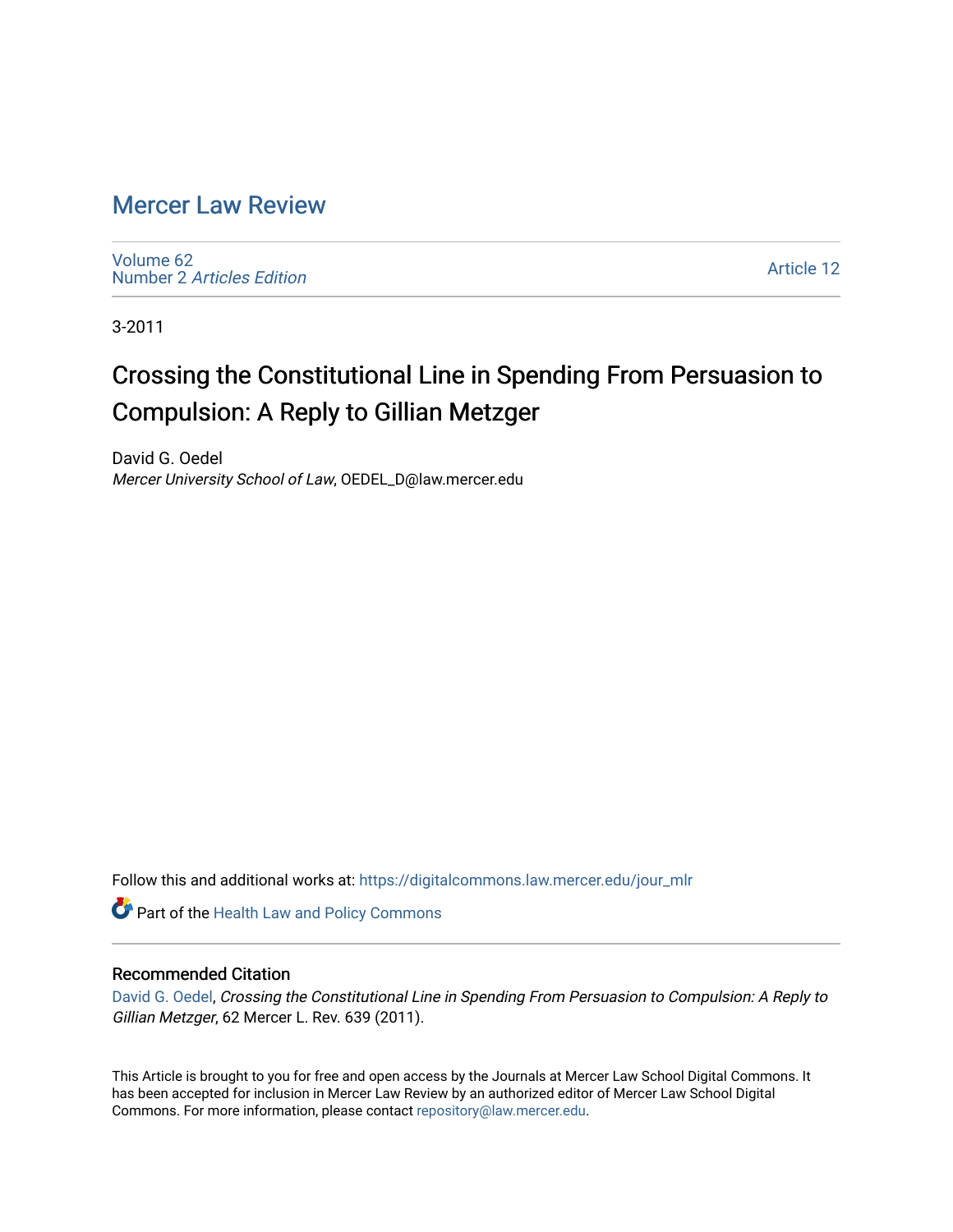### **Crossing the Constitutional Line in Spending From Persuasion to Compulsion: A Reply to Gillian Metzger**

#### **by David G. Oedel**

In her remarks at the 2011 Annual Meeting of the Association of American Law Schools (AALS),<sup>130</sup> Professor Gillian Metzger of Columbia University Law School offered an interesting critique of the Spending Clause<sup>131</sup> claim now being pursued by a majority of the states in the United States in the constitutional challenge to health care reform.<sup>132</sup> The states claim that the changes to Medicaid are beyond the power of Congress to effect constitutionally under the Spending Clause of the United States Constitution because the changes are coercive and also violate the "general restrictions" identified **by** the Supreme Court of the United States in *South Dakota v. Dole*.<sup>133</sup>

Professor Metzger's overriding point that the Spending Clause claim will be a "very hard sell" has subsequently been borne out **by** Judge Roger Vinson. Though holding the individual mandate to be unconstitutional, Judge Vinson also ruled against the states' Spending Clause claim in *Florida* ex rel. *Bondi v. U.S. Department of Health & Human Services*<sup>134</sup> on January 31, 2011.<sup>135</sup> When Professor Metzger made her remarks on January *7,* 2011, days before Judge Vinson's decision (the first decision on the merits of that claim **by** any court hearing a

**131. U.S.** CoNsT. art. **1, § 8,** cl. **1.**

**133.** 483 **U.S. 203, 207-08 (1987).**

134. No. 3:10-cv-91-RVIEMT, 2011 **WL 285683 (N.D.** Fla. Jan. **31, 2011).**

**135.** *Id.* at \*7, \*33. Judge Vinson's order granting summary judgment, like many of the court papers in the most prominent challenges to health care reform, is conveniently collected on the **ACA** Litigation Blog, at http://acalitigation.wikispaces.com/file/view/Dis trict+Court+fmal+opinion.pdf.

*<sup>130.</sup> See Our Pending National Debate: Is Health Care Reform Constitutional, 62* MERCER L. REV. **633** (2011).

**<sup>132.</sup>** *See Florida ex rel.* Bondi v. **U.S.** Dep't of Health *&* Human Servs., No. 3:10-cv-91- RV/EMT, 2011 **WL 285683,** at **\*1** *&* n.1 **(N.D.** Fla. Jan. **31, 2011).** The twenty-six states collectively suing the federal government over health care reform are Alabama, Alaska, Arizona, Colorado, Florida, Georgia, Indiana, Idaho, Iowa, Kansas, Louisiana, Maine, Michigan, Mississippi, Nebraska, Nevada, North Dakota, Ohio, Pennsylvania, South Carolina, South Dakota, Texas, Utah, Washington, Wisconsin, and Wyoming. *Id.* Their co-plaintiffs include two individuals and the National Federation of Independent Business. *Id.* at **\*1.** The twenty states that had been litigating the case in 2010 prior to the November 2010 elections were joined in January 2011 **by** Iowa, Kansas, Maine, Ohio, Wisconsin, and Wyoming. *See Florida ex rel.* Bondi v. **U.S.** Dep't of Health *&* Human Servs., **716** F. Supp. **2d** 1120, **1127** *&* n.1 **(N.D.** Fla. 2010) (noting the twenty original plaintiffs).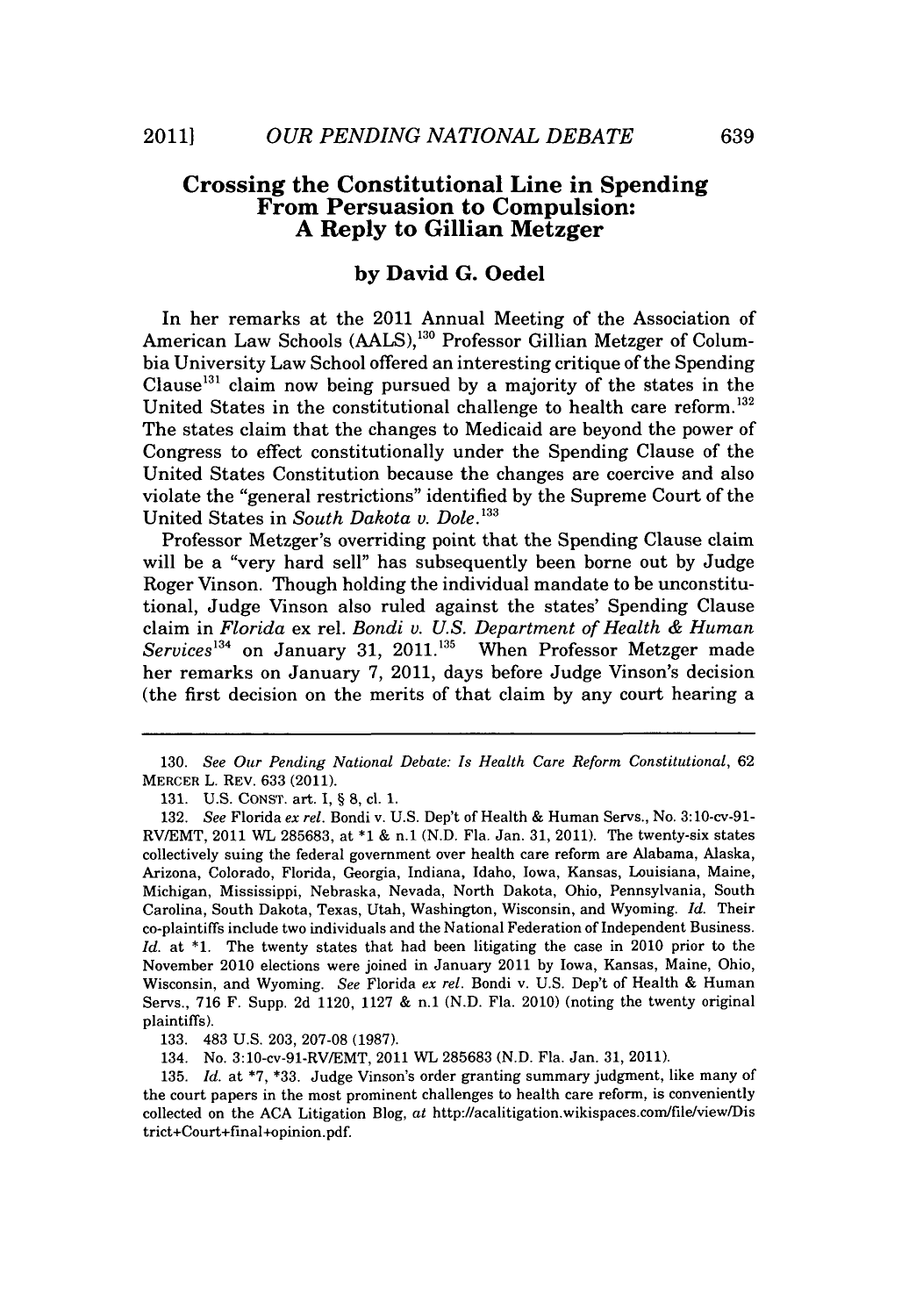challenge to health care reform), she correctly predicted the general outcome of the first judicial review of the states' Spending Clause claim. Professor Metzger argued that the coercion claim is undermined factually to the extent the costs of Medicaid's changes will be disproportionately shouldered **by** the federal government, not the states. Professor Metzger also suggested that the final design of health care reform reflected compromises that in some ways acceded to state interests and federalism, even if the states were not at the table. As to the latter point, however, she did not articulate specifically how health care reform acceded to state interests-perhaps because, with twenty-six states suing in this action alone, that is a tough case to make.

On more legal-analytical grounds, Professor Metzger observed that "it is very difficult to come up with a judicially manageable standard for when changes to a spending program go too far and become coercive."<sup>136</sup> According to Professor Metzger, courts have so far declined to find any conditional federal spending to be coercive (whether in earlier challenges to prior changes to Medicaid or in other settings) because of that line-drawing difficulty.

The Spending Clause claim will presumably soon be the subject of an appellate review of Judge Vinson's decision in *Bondi,* in which twentysix states lodged and joined. Those states will offer their own arguments after appeals are filed, as will the federal government. However, writing on February **28,** 2011, only as a constitutional law scholar replying to Professor Metzger, not as counsel to Georgia in the litigation or as a commenter on Judge Vinson's own decision, the Author will briefly sketch some personal reactions to Professor Metzger's specific arguments offered at the **AALS** 2011 annual meeting.

Professor Metzger is undoubtedly right that reasonable doubt shrouds the precise potential extent of federal raiding of the state fiscs under health care reform. She is also right that, whatever the degree of the statutorily preordained raiding of state fiscs (modest **by** Professor Metzger's predictions and standards), any raiding will inevitably hurt one state more than another. Some states may even view those raids to **be** sufferable in light of countervailing benefits.

Nonetheless, such questions are largely irrelevant to a determination of whether federal coercion of some states is occurring. One can detect the tangential, off-the-mark character of Professor Metzger's argument **by** recalling that it is no defense to a charge of theft that the accused stole only a little from a particular victim; a particular victim could afford to be robbed; the thief could have taken more; the thief was

*<sup>136.</sup> See* Gillian Metzger, *Defense of the Constitutionality of Health Care Reform,* **62** MERCER *L.* REV. **633, 637** (2011).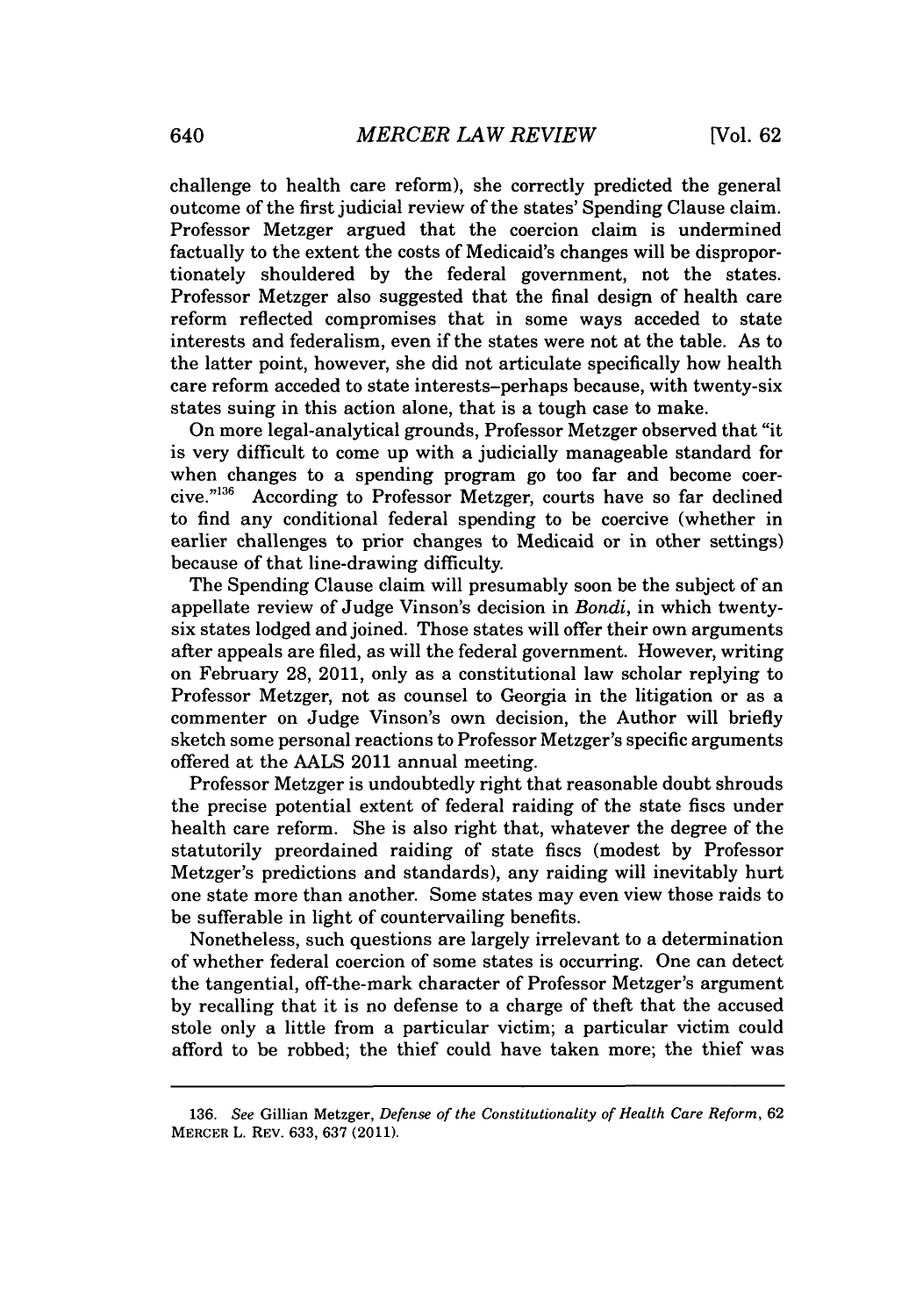planning to be generous with the proceeds of the theft; multiple victims may have had different circumstances both before and after the victimization; the victim might have gotten some side benefits from the victimization; or one "partner" may have consented to an intimate relationship, while another "partner" may not have consented to the same sort of relationship (with radically different legal results).

Coercion is the compulsion of another to engage in something against that other's will, with the effect, in this constitutional setting (at least according to Justice Benjamin Cardozo), of "destroying or impairing the autonomy of the states. $n_{137}$  The more targeted question, therefore, unlike Professor Metzger's question about whether the particular coercion is factually significant when even bigger things may be at stake, is whether the federal government's changes to Medicaid have been forced upon these complaining states against their respective wills, leaving their autonomy impaired or destroyed.

These states claim that their respective wills lie trampled and impaired, yet even now the states defy the congressional act. Do they have a factually supportable claim? The fact that some states have seriously explored the possibility of opting out of the changes to Medicaid, but not a single state can see how it can responsibly opt out, suggests that the expansion of Medicaid is coercive. The fact that **100%** of the states are compliant (because the states view it as such a fine program, according to President Barack Obama's Administration's strained characterization),<sup>138</sup> while more than 50% of that identical population of states is suing to stop the expansion, strongly suggests the presence of unconstitutional coercion. Another indication of strident state dissent is the fact that the majority of states are seeking waivers from the federal government concerning Medicaid's expansions and cost burdens to the states after the passage of Medicaid "reform," while the Obama Administration's Department of Health and Human Services is questioning its own legal authority to grant waivers.<sup>139</sup>

To reiterate, because coercion is not a question of potentially modest or incidental future effects but instead a question of present *compulsion,140* the courts need to weigh the factual evidence of whether states

**<sup>137.</sup>** Charles **C.** Steward Mach. Co. v. Davis, **301 U.S.** 548, **586 (1937).**

**<sup>138.</sup>** *See Health Reform in Action,* **WHITE HOUSE,** http://www.whitehouse.gov/healthreform (last visited Mar. **27,** 2011).

**<sup>139.</sup>** Sara Murray, et al., *Governors Scramble to Rein in Medicaid,* WALL **ST. J.,** Feb. 28, 2011, http://online.wsj.com/article/SB10001424052748704430304576170842026286166-.html ("More than half the states want permission to remove **...** people from the Medicaid insurance program. **...** [T]he Obama Administration **.** . **.** says it may lack the authority to allow such cuts.").

*<sup>140.</sup> See Steward Mach.,* **301 U.S.** at **586.**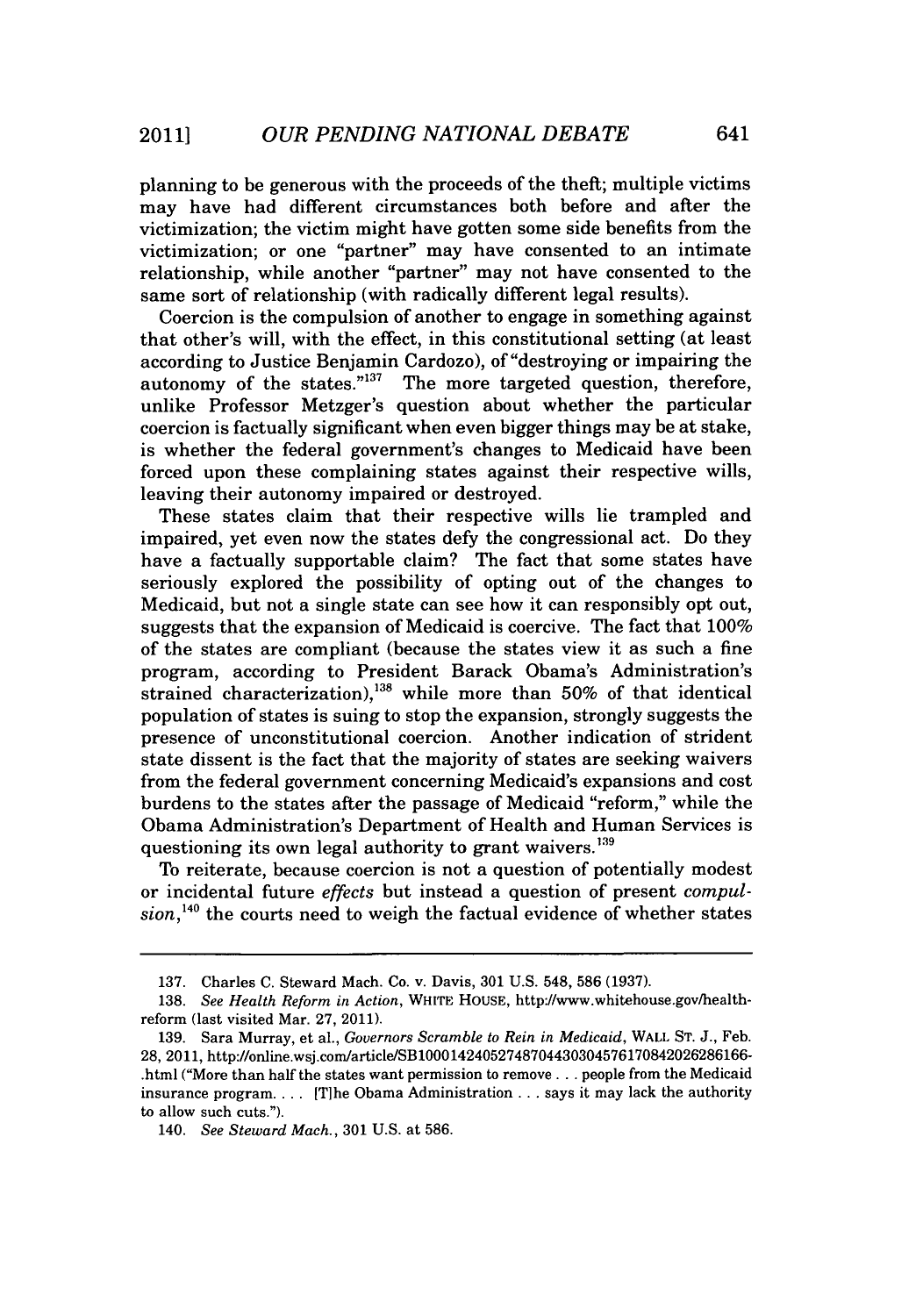today have any meaningful choice to opt out of Medicaid's expansion when all **fifty** states are capitulating, yet more than twenty-six of the states are suing to stop the expansion.14 ' That stark juxtaposition **by** itself strongly suggests that there is, as a factual matter, no meaningful choice for the complaining states. suggests the presence of compulsion in an indirect form of the death penalty for citizens of those states that would have the temerity to opt out. The Obama Administration has insisted repeatedly in the Florida litigation that Medicaid clearly and unambiguously requires that no federal funding will be offered for the poor and sick of any state opting out of the changes.<sup>142</sup>

As to Professor Metzger's legal-analytical objection that there is no judicially manageable standard for distinguishing between coercive spending and other constitutionally acceptable forms of spending, Professor Metzger has at least one very strong point: No court has so far made such a ruling. This suggests that there exists a longstanding native judicial caution in the area of constitutional limits on the spending power. However, courts are generally accomplished at linedrawing-for instance, in distinguishing between unconstitutional conditions imposed **by** states in connection with things like public employment,<sup>143</sup> unemployment benefits,<sup>144</sup> and land use.<sup>145</sup> Courts are quite capable of drawing such lines in other settings as well-for example, allowing duress to negate a conclusion of guilt in criminal cases despite the existence of *mens rea* (as in criminal law);<sup>146</sup> distinguishing between commandeering instead of providing real options for state legislatures and executive officers (as in Tenth Amendment<sup>147</sup> jurisprudence);148 and judging the difference between duress and hard bargaining  $(as in classic contractual analysis).<sup>149</sup> There seems to be nothing$ categorically different about line-drawing in this setting of the spending power than in many other parallel legal settings.

*<sup>141.</sup> See Bondi,* 2011 WL **285683,** at **\*1** n.1.

<sup>142.</sup> *See, e.g.,* Memorandum in Support of Defendants' Motion to Dismiss, *McCollum,* **716** F. Supp. **2d** 1120 (No. 3:10-cv-91-RVIEMT), 2010 WL **2663348** at \*20-22.

<sup>143.</sup> *See, e.g.,* Pickering v. Bd. of Educ., **391 U.S. 563, 568 (1968).**

<sup>144.</sup> *See, e.g.,* Sherbert v. Verner, 374 **U.S. 398,** 409-10 **(1963).**

<sup>145.</sup> *See, e.g.,* Nollan v. Cal. Coastal Comm'n, 483 **U.S. 825, 834-36 (1987).**

<sup>146.</sup> *See, e.g.,* Dixon v. United States, 548 **U.S. 1, 7 (2006).**

<sup>147.</sup> **U.S. CONST.** amend. X.

<sup>148.</sup> *See, e.g.,* New York v. United States, **505 U.S.** 144, **161-62 (1992)** (commandeering of state legislature); Printz v. United States, **521 U.S. 898,** 904-05 **(1997)** (commandeering of local law enforcement officers).

*<sup>149.</sup> See, e.g.,* United States v. Bethlehem Steel Corp., **315 U.S. 289, 300-03** (1942).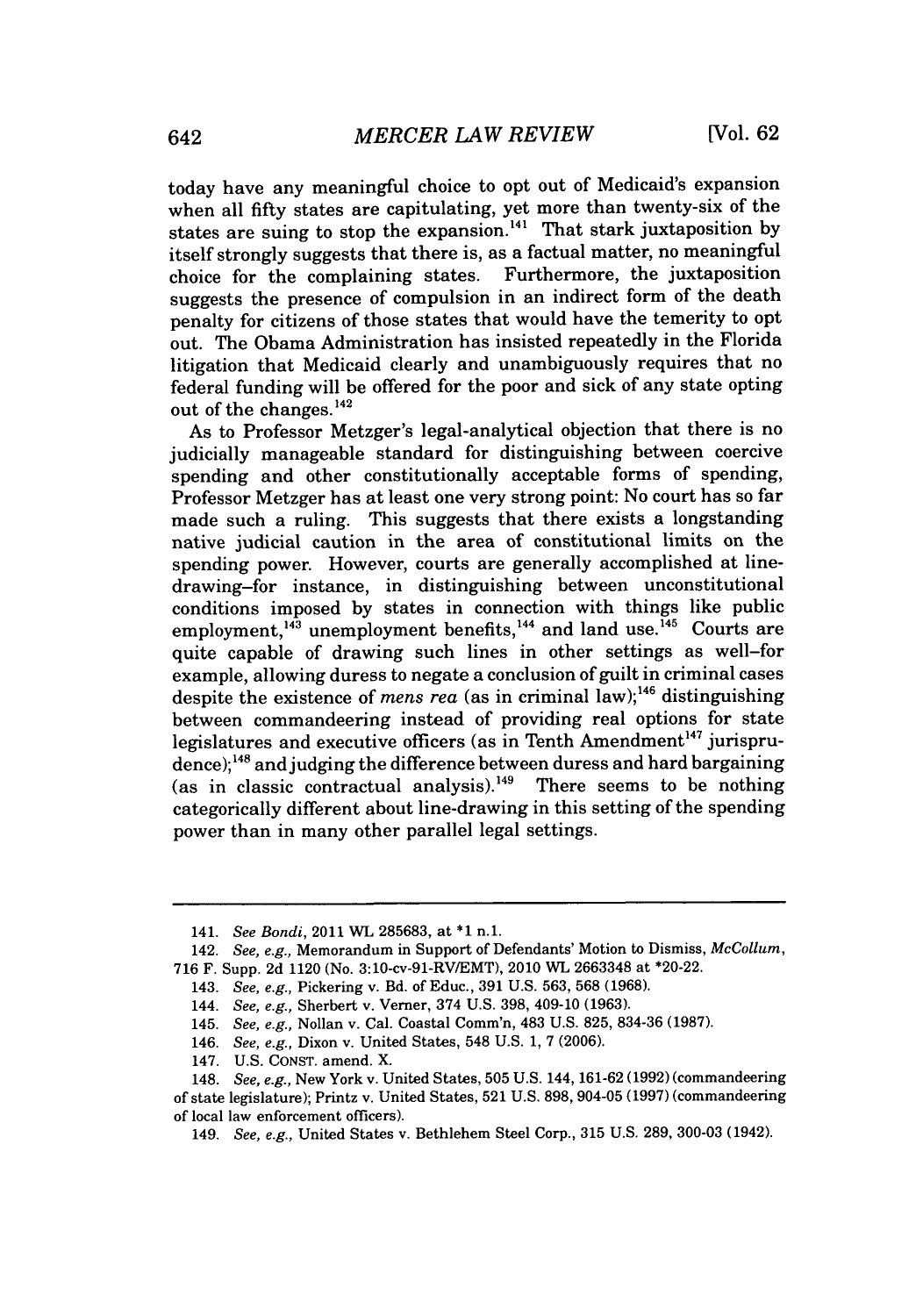In fact, the federal government has itself firmly pressed the notion that duress involving the federal government is an appropriate subject for the Supreme Court to judge. In *United States v. Bethlehem Steel Corp.,1so* the federal government urged the Court to weigh the federal government's own claim that it had been subjected to contractual duress in shipbuilding contracts with Bethlehem Steel entered into long before the First World War.<sup>151</sup> That case lies in fascinating juxtaposition to the present case of the expanded Medicaid "partnership" between the federal government and the states. In *Bethlehem Steel,* the Supreme Court rejected, on its face, the federal government's factual claim that it was coerced **by** a single corporation much smaller than the federal government itself (somewhere between a sixth and a quarter of the federal government's financial might).152 Conversely, a court today might well take judicial notice that the federal government has exercised its relative muscle to coerce individual states, which on average have far less the financial size of the federal government (and even less in terms of practical might, as the states cannot engage in deficit-spending), into accepting the Medicaid expansion.

The factual financial-power disparities today between the individual states and the federal government far outstrip the disparities that gave rise to the federal government's claim of duress and coercion in *Bethlehem Steel.* During World War I (the time of the federal government's ship-building contracts in *Bethlehem Steel*),<sup>153</sup> Bethlehem Steel was considerably more financially mighty than the typical state today, as gauged **by** the relative size and power of such a counter-party or "partner" compared to the federal government at the respective times-Bethlehem Steel had revenue of **\$2.96** million in **1917,154** which was **15%** of the total budgeted spending of the federal government during that war year and **27%** of the budgeted tax receipts for the federal government that same year **(\$1.10** billion).155

In stark contrast, in 2010, during another period of national financial exigency involving a great recession and two wars, the total budgeted spending of the federal government was **\$3.55** trillion, and its revenues

**<sup>150. 315</sup> U.S. 289** (1942).

**<sup>151.</sup>** *Id. at* 294-95.

**<sup>152.</sup>** *Id. at* **301.**

**<sup>153.</sup>** *Id. at* **292.**

<sup>154.</sup> *Bethlehem Earnings: Gross Sales for 1917 Reach Total of \$296,000,000, N.Y.* **TIMES,** Jan. **30, 1918,** *available at* http://query.nytimes.com/mem/archivefree/pdfres=F-**70617 FD3B5B11738DDDA90B94D9405B888DF1D3.**

**<sup>155.</sup> OFFICE OF MGMT. & BUDGET, EXEC. OFFICE OF THE PRESIDENT, HISTORICAL TABLES: BUDGET OF THE U.S. GOVERNMENT, FISCAL YEAR** 2012, at 21 (2011), *available at* http://www.whitehouse.gov/sites/default/files/omb/budget/fy2Ol2/assets/hist.pdf.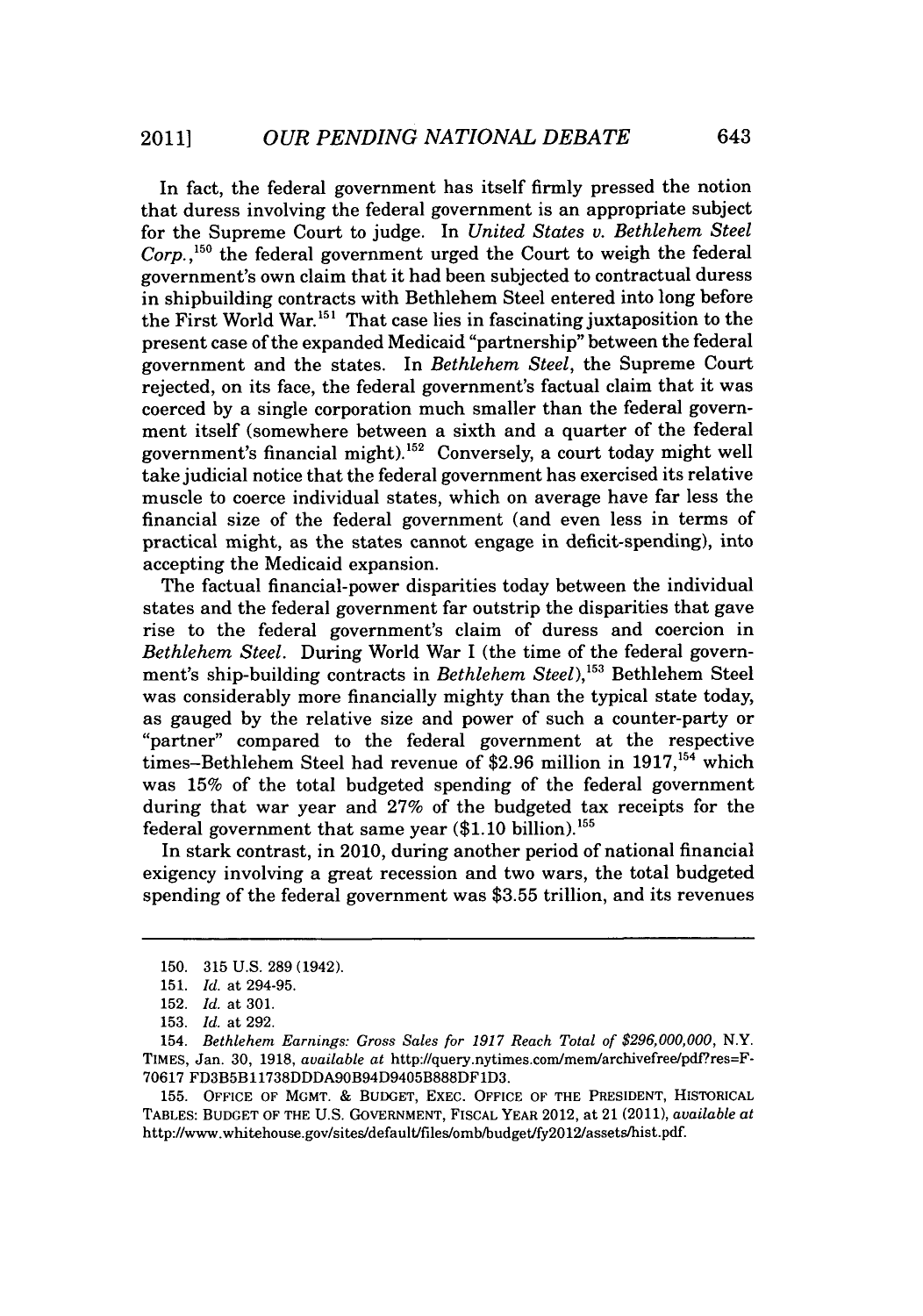were \$2.38 trillion.<sup>156</sup> Meanwhile, in 2010 the average state's revenue **(29.5%** of which was made up of federal transfers, chief among them being transfers for Medicaid) was \$29.6 billion.<sup>157</sup> In other words, the average state today has revenue (much of that revenue from the federal government) that is about 1.2% as much as overall federal revenue and about **0.8%** of federal spending. Not counting federal transfers, state revenues in 2010 were, on average, **\$20.72** billion per state, which was about 0.9% of federal revenue and about 0.6% of federal spending.<sup>158</sup>

When the Court decided *Bethlehem Steel* in 1942, the federal government argued that it had been coerced under duress **by** an entity much smaller than itself.<sup>159</sup> Today, states (that are, on average, roughly **1%** the financial size of the federal government) insist, more plausibly, that it is facially coercive for the federal government to threaten to withhold **100%** of Medicaid funding from any state that might dare stray from the federal order to expand Medicaid radically. States are making this claim because federal Medicaid funding is the single largest transfer from the federal government to the states, and its disappearance could well mean death for thousands of state citizens. If the federal government could seriously press the issue that it was being coerced **by** Bethlehem Steel (which was threatening to cut off nothing from the federal government other than Bethlehem Steel's possible future services in building steel ships) in 1942,<sup>160</sup> then the federal government in 2011 cannot reasonably claim that the judiciary is incapable of evaluating the claims of these individual states that they have been threatened **by** the federal government with a coercive scheme of all-in-or-all-out Medicaid expansion.

The great, prescient Justice Benjamin Cardozo saw this sort of potential lying latent in the arguments about the federal government of his own day. Justice Cardozo clearly anticipated that the Court might one day be forced to draw a line against federal coercion of the states, even though he ruled with the Court that the questions of his day-for instance, whether federal spending on state unemployment insurance was coercive, and whether spending on social security was within the general welfare-did not necessitate an articulation of those constitution-

**<sup>156.</sup> OFFICE** OF MGMT. **& BUDGET,** EXEc. **OFFICE** OF THE PRESIDENT, **A** NEW ERA OF RESPONSIBILITY: RENEWING **AMERICA'S** PROMISE 114 **(2009),** *available at http://www.gpo* access.gov/usbudget/fylO/pdf/fylO-newera.pdf.

**<sup>157.</sup>** *See* **NAT'L ASS'N** OF **STATE BUDGET** OFFICERS, **2009 STATE EXPENDITURE** REPORT **92-95** (2010), *available at* http://www.nasbo.org/LinkClick.aspx?fileticket=w7RqO7411Ew %3d&tabid=38.

**<sup>158.</sup>** *See id.*

**<sup>159.</sup>** *Bethlehem Steel,* **315 U.S.** at 294-95.

**<sup>160.</sup>** *Id. at* **295, 300-01.**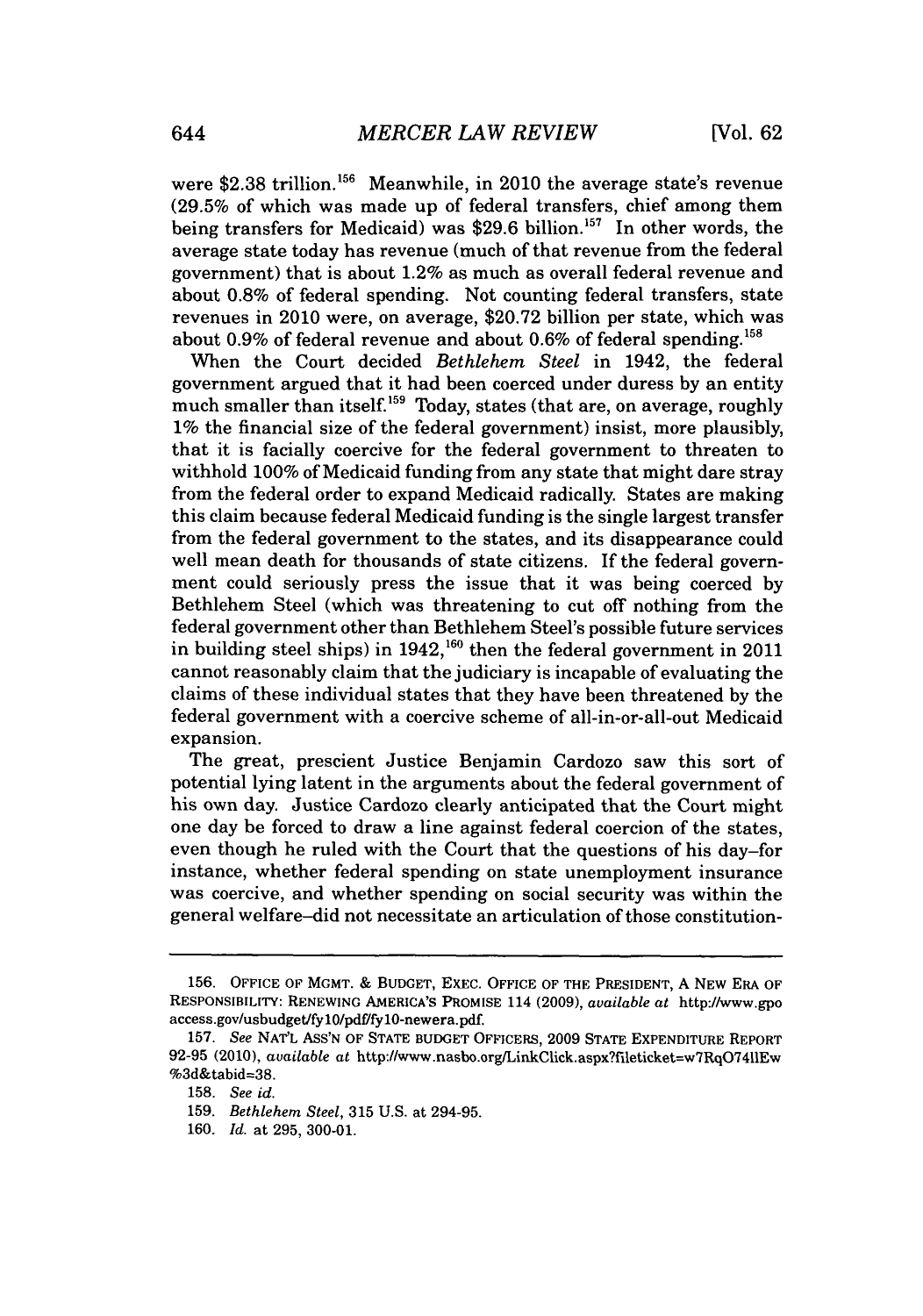al bounds. Justice Cardozo's own thoughtfully chosen words in both *Steward Machine Co. v. Davis161* and *Helvering v. DaviS162* make plain that Justice Cardozo, at least, felt that the line-drawing exercises, both as to the idea of spending coercion and as to the related concept of the "general" welfare, might someday be unavoidable.<sup>163</sup>

*In Steward Machine,* Justice Cardozo wrote about taxing and spending for unemployment insurance as follows:

There must be a showing **. ..** that the tax and the credit in combination are weapons of coercion, destroying or impairing the autonomy of the states. . . **.** To draw the line intelligently between duress and inducement, there is need to remind ourselves of facts. **...**

Who then is coerced through the operation of this statute? Not the taxpayer. He pays in fulfillment of the mandate of the local legislature. Not the state. Even now she does not offer a suggestion that in passing the unemployment law she was affected **by** duress.... Nothing in the case suggests the exertion of a power akin to undue influence, if we assume that such a concept can ever be applied with fitness to the relations between state and nation. Even on that assumption the location of the point at which pressure turns into compulsion, and ceases to be inducement, would be a question of degree, at times, perhaps, of fact. The point had not been reached when Alabama made her choice. We cannot say that she was acting, not of her unfettered will, but under the strain of a persuasion equivalent to undue influence, when she chose to have relief administered under laws of her own making, **by** agents of her own selection, instead of under federal laws, administered **by** federal officers, with all the ensuing evils, at least to many minds, of federal patronage and power. There would be a strange irony, indeed, if her choice were now to be annulled on the basis of an assumed duress in the enactment of a statute which her courts have accepted as a true expression of her **will....**

[I]nducement or persuasion does not go beyond the bounds of power. We do not fix the outermost line. Enough for present purposes that wherever the line may be, this statute is within it. Definition more precise must abide the wisdom of the future.<sup>164</sup>

On the same day that the Court decided *Steward Machine,* Justice Cardozo, in *Helvering,* made parallel arguments in the context of a general-welfare discussion concerning Social Security:

**<sup>161. 301</sup> U.S.** 548 **(1937).**

**<sup>162. 301</sup> U.S. 619 (1937).**

**<sup>163.</sup>** *See Steward Mach.,* **301 U.S.** at **586-91;** *Helvering,* **301 U.S.** at 640-41.

*<sup>164.</sup> Steward Mach.,* **301 U.S.** at **586-91.**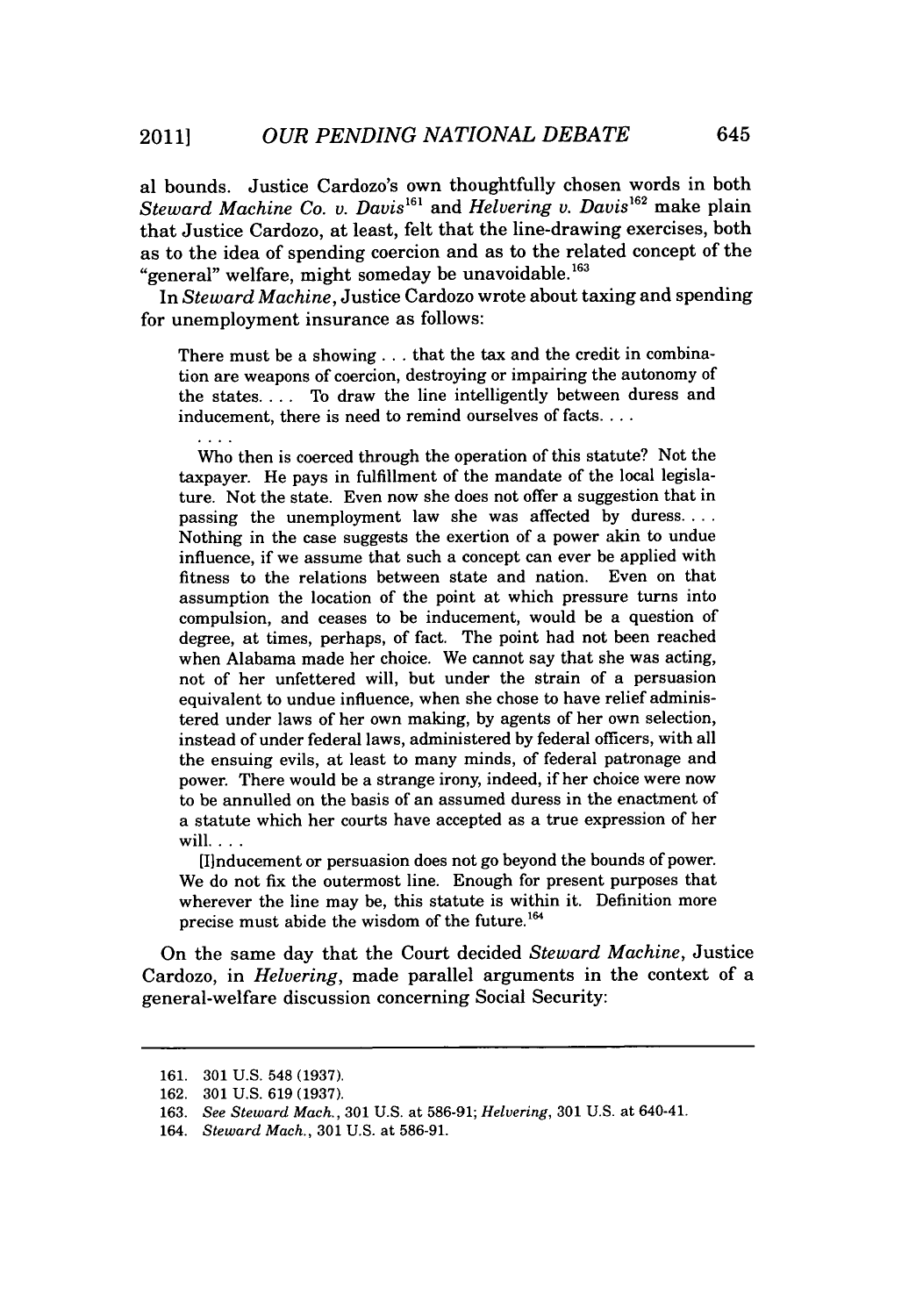Congress may spend money in aid of the 'general welfare.' There have been great statesmen in our history who have stood for other views. We will not resurrect the contest. It is now settled **by** decision. The conception of the spending power advocated **by** Hamilton and strongly reinforced **by** Story has prevailed over that of Madison, which has not been lacking in adherents. Yet difficulties are left when the power is conceded. The line must still be drawn between one welfare and another, between particular and general. Where this shall be placed cannot be known through a formula in advance of the event. There is a middle ground or certainly a penumbra in which discretion is at large. The discretion, however, is not confided to the courts. The discretion belongs to Congress, unless the choice is clearly wrong, a display of arbitrary power, not an exercise of judgment. This is now familiar law. 'When such a contention comes here we naturally require a showing that **by** no reasonable possibility can the challenged legislation fall within the wide range of discretion permitted to the Congress.'<sup>165</sup>

Justice Cardozo recognized that although line-drawing about coercive spending-like line-drawing about the meaning of the general welfare in spending-may be difficult to do in the abstract, those difficulties would melt away in the presence of facts showing coercion or facts showing that spending would be devoted to particular states' welfare instead of the general welfare of all states. The failure of coercion to have factually been shown in *Steward Machine* was clear to Justice Cardozo (writing for the Court) specifically because neither Alabama nor any other state was a party to the litigation, and all states appeared to enthusiastically welcome the unemployment insurance funding.<sup>166</sup> In the present-day

*<sup>165.</sup> Helvering,* **301 U.S.** *at* 640-41 (citations omitted) (quoting United States v. Butler, **297 U.S. 1, 67 (1936)).**

*<sup>166.</sup> Steward Mach.,* **301 U.S.** at **590.** The Court in *Steward Machine* considered some issues common to the present challenge to health care reform, but that case is distinguishable on a number of critical fronts. The Social Security Act's, 42 **U.S.C. §§ <sup>3</sup> 01-13 <sup>9</sup> 7jj (2006 &** Supp. III **2009),** unemployment provisions, which were challenged **by** a private employer *in Steward Machine,* merely "authorized an appropriation for aid to the states for the administration of their [unemployment insurance] laws. No conditions of any great moment had to be met to entitle a state law to recognition for tax-offset purposes, other than that all of the unemployment compensation funds had to be actually used for payments to unemployed workers." Edwin **E.** Witte, *Development of Unemployment Compensation,* **55** YALE **L.J.** 21, **32** (1945). As all states willingly and quickly accepted the federal funds, there was no need for a citizen from a non-accepting State to apply directly to the federal trust fund. The Court in *Steward Machine,* however, considered that alternative prospect to have been viable, unlike here as to Medicaid participation, which is all-or-nothing. Moreover, unlike here, no states in *Steward Machine* challenged the unemployment spending law, which Justice Cardozo noted carefully in his decision for the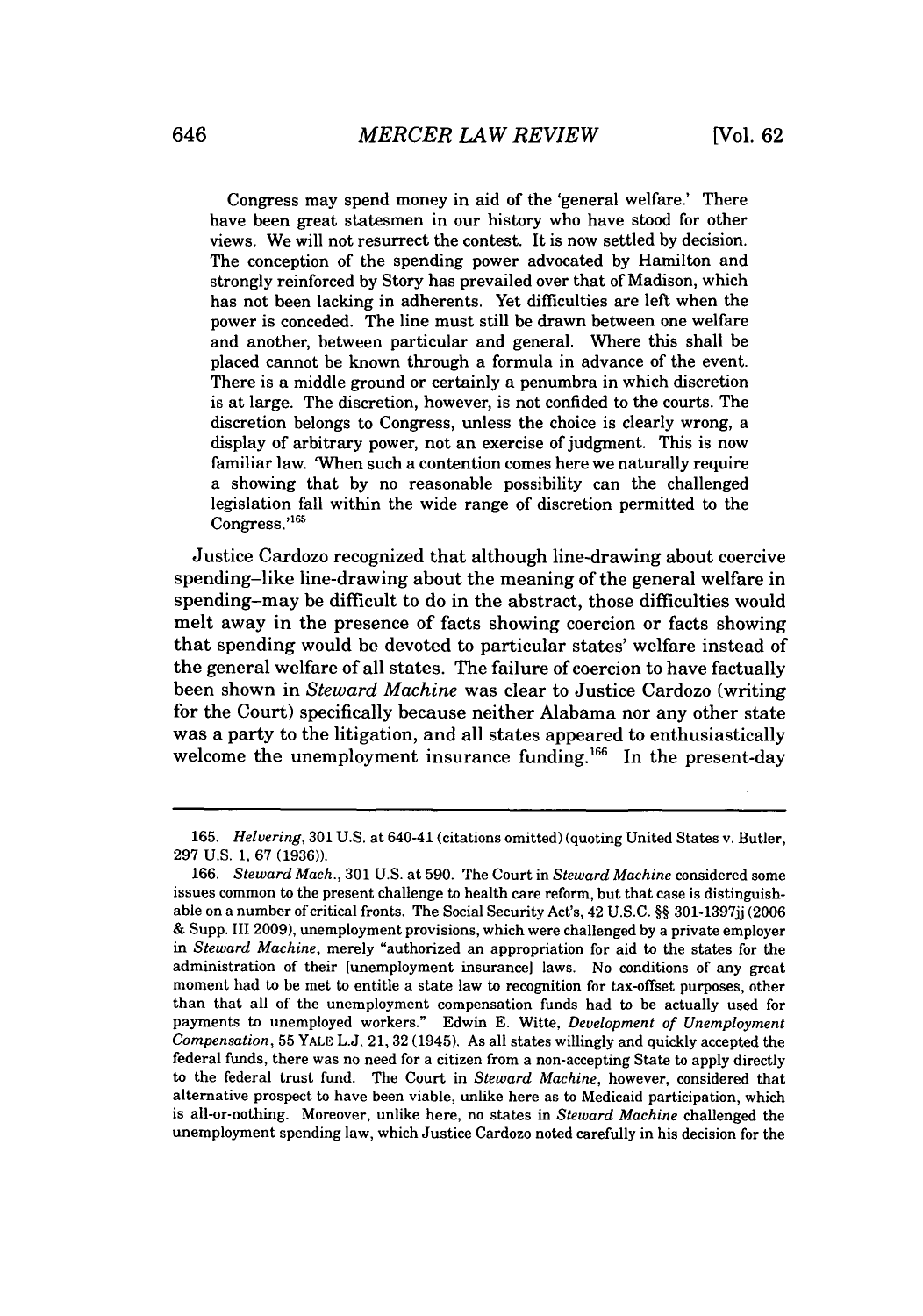Medicaid expansion, by contrast, there is "no reasonable possibility"<sup>167</sup> that the general welfare could be advanced if the federal government were to strip selected **U.S.** citizens of every dime of federal funding for Medicaid simply because their financially desperate state disagreed with the expansive nature of Medicaid reform.

The twenty-six state health care reform case is radically different **by** the precise factual measure used **by** Justice Cardozo in *Steward* Though twenty-six states are suing to stop Medicaid expansion, despite those states supposedly having volunteered for the expansion (at least according to the Obama Administration), not one state has opted out.

Back in **1937,** Justice Cardozo was willing to leave the question of coercion to the "wisdom of the future."<sup>169</sup> Seventy-four years later that future has arrived. It falls on the successors to Justice Cardozo in the judiciary to say that this exercise of national power has gone beyond the line of a meaningfully discrete spending power.

In the Florida litigation, the Obama Administration seized on selective parts of Justice Cardozo's statements cited above, in particular those suggesting that the courts should generally defer to Congress on spending and determinations of the general welfare.<sup>170</sup> The Obama Administration, however, over-reads those lines about presumptions and squeezes them for much more. The Obama Administration would have it that any and all questions about coercion and the general welfare are, categorically, political questions immune from judicial review.

The federal government's retreat to the political question doctrine seems like a dubious gambit given the more recent history of the Court as to political questions. The political question doctrine has rarely been followed **by** the Court in its modern era, beginning with *Baker v. Carr."'* Despite a long prior history of repeatedly holding redistricting

In ruling as we do, we leave many questions open.

<sup>5-4</sup> majority:

Who then is coerced through the operation of this statute? **.** . **.** Not the state. Even now she does not offer [suchl a suggestion. . . **.** We cannot say that she was acting, not of her unfettered will, but under the strain of a persuasion equivalent to undue influence, when she chose to have relief administered under laws of her own making, **by** agents of her own selection, instead of under federal laws, administered **by** federal officers....

**<sup>301</sup> U.S.** at **589-90.**

**<sup>167.</sup>** *Helvering,* **301 U.S.** at 641 (quoting *Butler,* **297 U.S.** at **67).**

**<sup>168.</sup>** *See Steward Mach.,* **301 U.S.** at **589-90.**

**<sup>169.</sup>** *Id.* at **591.**

**<sup>170.</sup>** *See* Memorandum in Support of Defendants' Motion to Dismiss, *supra* note 142, at **\*38-39.**

**<sup>171. 369</sup> U.S. 186 (1962).**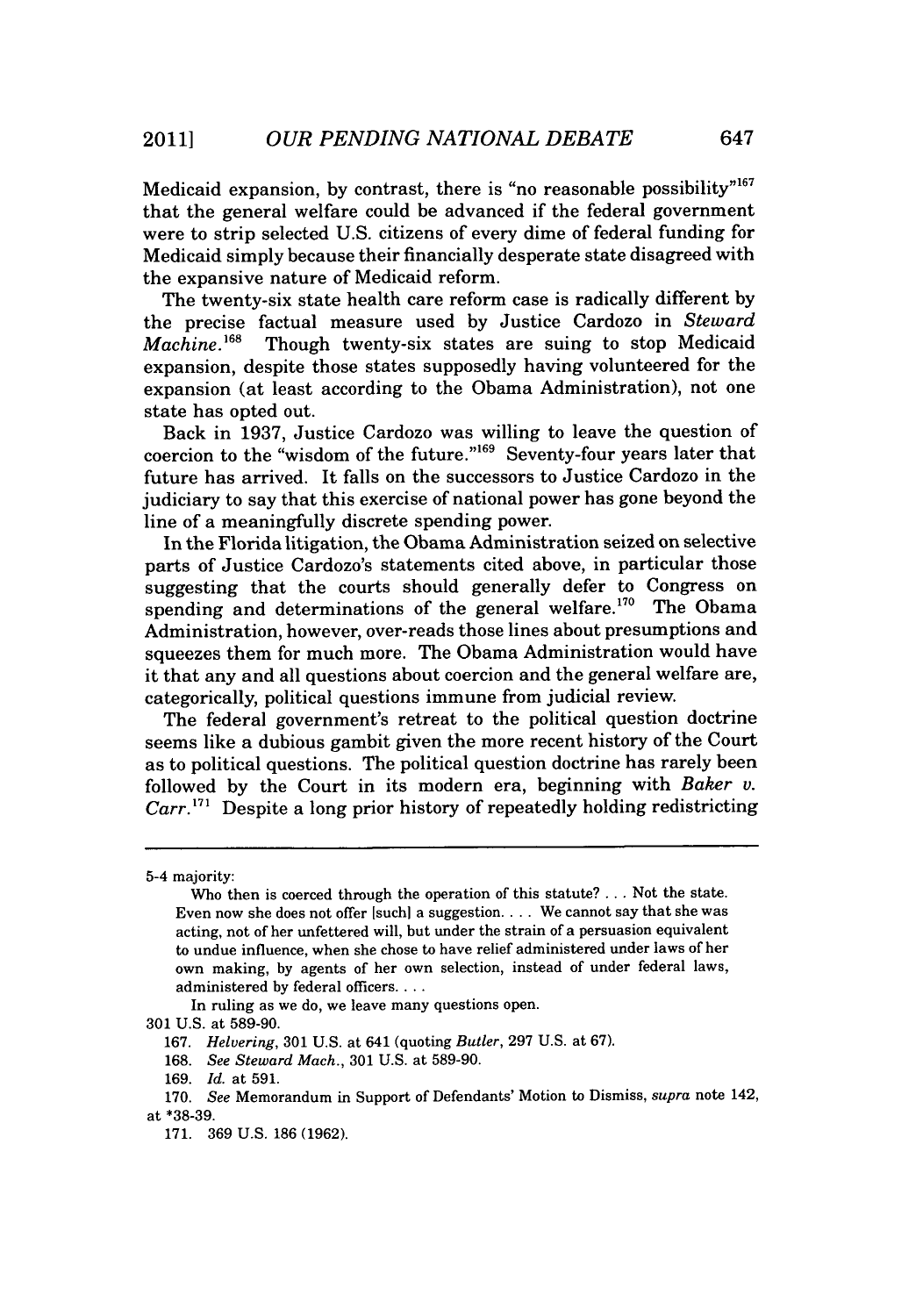to be a political question, the Court, beginning in *Baker,* embarked on a careful, evolving search for ever-more-perfect tests for redistricting-line-drawing in a rather literal sense.<sup>172</sup>

Whether one believes that the Court should have applied the political question doctrine in a case like *Bush v. Gore*,<sup>173</sup> even a casual Supreme Court observer can fairly note that the Court views its general role as appropriately being able to enter even the most political of thickets, especially in extreme situations in which the political process appears to have broken down. After the notoriously fractured procedure leading to the enactment of health care reform, together with the more particular sense that the states were largely excluded from any meaningful participation in deciding whether or how to expand Medicaid, it seems unlikely that the political question doctrine will prove to be an independent bar to judicial consideration of the extent of the spending power.

This prediction may be especially credible at a time when the public and the majority of states seem sour, bitter, and spitting about federal spending that may have outstripped the nation's native ability to fund that spending. In other words, it would not likely be seen **by** the public as fundamentally illegitimate for the Court now to suggest that Congress may finally have gone beyond its constitutional bounds in this latest congressional paroxysm of entitlement spending, especially when Congress relied in part on unwilling states to fund expansion of the Medicaid entitlement and when those states under almost any predictive scenario will have to make painful cuts in other areas to accommodate Medicaid's expansion. This is far afield from the rushed, partisan backdrop to *Bush.* Here, in the context of health care reform, the public would more likely applaud the Court for attempting to fulfill its intended role of deliberately reminding the political branches that the Constitution is not a license to obliterate the autonomy of the states through creative-more accurately, destructive-use of the spending power.

The careful, knowledgeable Professor Gillian Metzger makes good, safe points about legal precedent and has already predicted well in this emerging constitutional controversy. What she has not done quite as well is make room for the broader sweep of history that is now unfolding in the American constitutional firmament. Meanwhile, a seemingly manic and manipulative national government has gone past its own political and financial abilities to tax and spend, resorting to pressing the states to fund and follow the federal bidding against the wills of a majority of those states.

**<sup>172.</sup>** *Id.* at 210-11.

**<sup>173. 531</sup> U.S. 98** (2000).